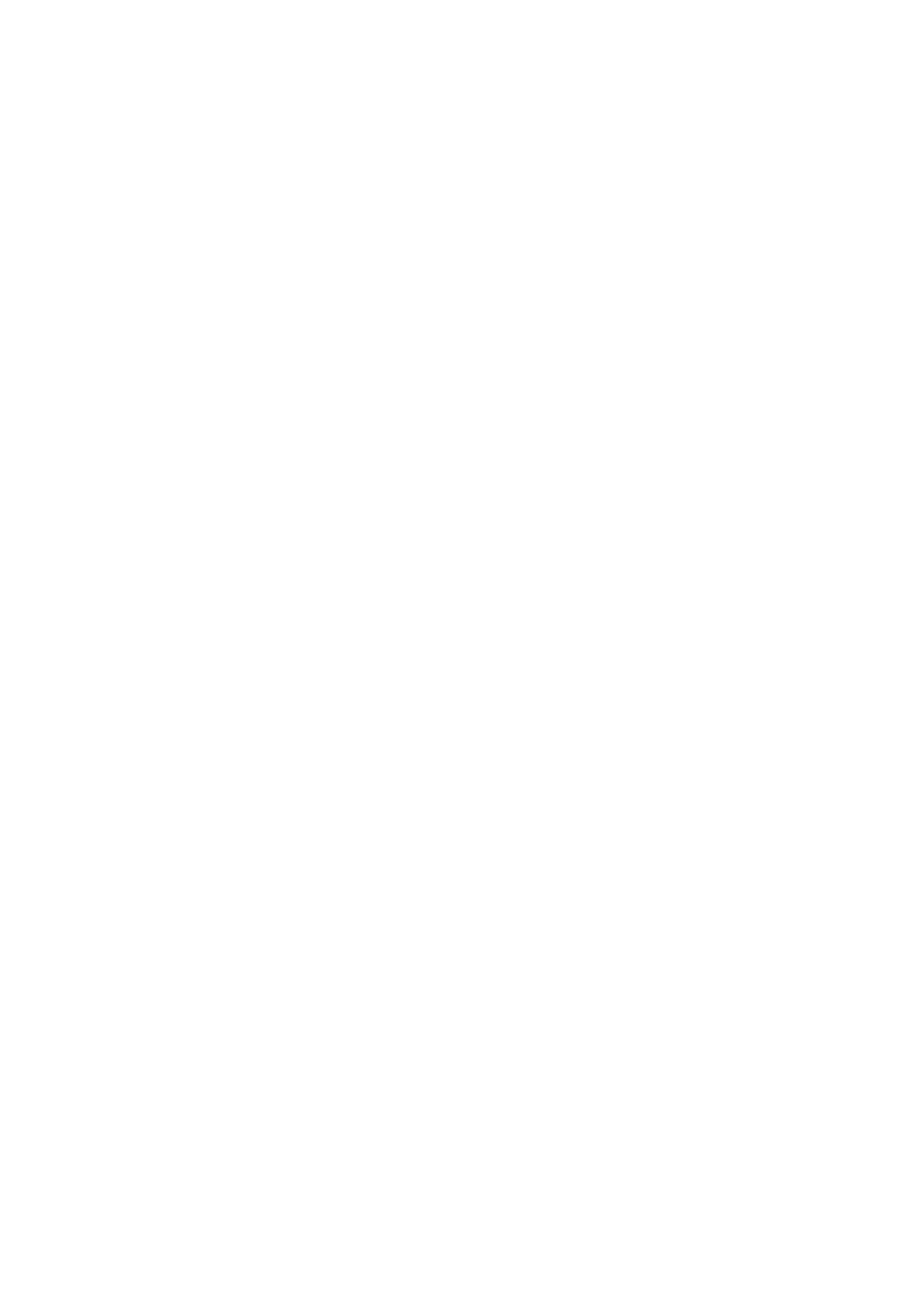# **HEALTH AND SAFETY**

#### **INFORMATION FOR THE USER, INSTALLER AND SERVICE ENGINEER**

Under the Consumer Protection Act 1987 and the Health and Safety at Work Act 1974, it is a requirement to provide information on substances hazardous to health (COSHH Regulations 1998).

TR Engineering takes every reasonable care to ensure that its products are designed and constructed to meet these safety requirements when the products are properly installed and used. To fulfil the requirements, products are comprehensively tested and examined before despatch.

When working on the appliance, it is the responsibility of the user or engineer to ensure that personal protective clothing or equipment appropriate to parts that could be considered hazardous or harmful is worn.

This appliance may contain some of the items below:

#### **Insulation and Seals**

Glass rope, mineral wool, insulation pads, ceramic fibre, and glass insulation.

When handling, avoid inhalation and contact with eyes. These may be harmful and cause irritation to the skin, eyes, nose, or throat. Use disposable gloves, facemasks, and eye protection.

After handling, wash hands and other exposed areas. When disposing of materials, limit dust and the risk of inhalation by using water spray. Ensure materials are securely wrapped.

Seek urgent medical attention if inhaled or ingested. Exposure to eyes and skin should be followed by immediate cleansing of the affected areas and medical attention if necessary.

#### **Glues, Sealants and Paints**

The glues, sealants and paints used present no known hazards when the appliance is used in the manner for which it is intended.

| Notes:                                                                |  |
|-----------------------------------------------------------------------|--|
| Electrical safety checks should be carried out by a competent person. |  |
|                                                                       |  |
| Installation Engineers Signature                                      |  |
|                                                                       |  |
| Company Name (if applicable)                                          |  |
| <b>Company Address</b>                                                |  |
|                                                                       |  |
|                                                                       |  |
| Company Tel. No.                                                      |  |
|                                                                       |  |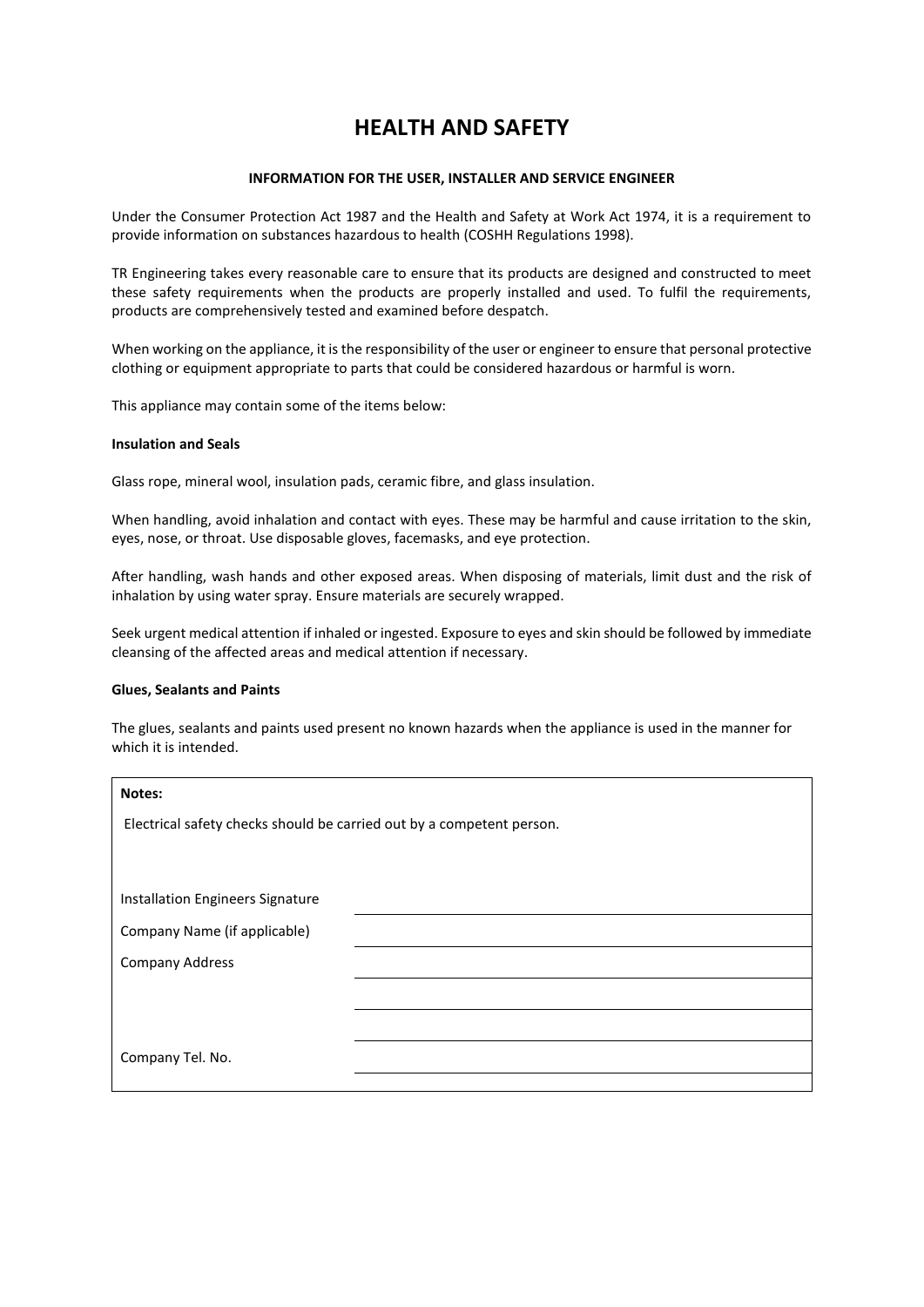# **TR ENGINEERING LTD CUSTOMER AFTER SALES SERVICE INFORMATION**

The panel comes with a standard 5 Year Return to Base warranty, register online at: [www.trianco.co.uk/product-registration](http://www.trianco.co.uk/product-registration)

Please note you will require the full panel serial number to be able to complete registration.

#### **What to do in the event of an appliance fault or breakdown:**

**Step 1:** Always contact your installer in the first instance, who must thoroughly check all his work PRIOR to contacting TR Engineering LTD.

**Step 2:** If your appliance has developed an in-warranty fault your installer should contact TR Engineering LTD for assistance from site.

We offer a Return-to-Base Warranty, please contact the service department for more details.

#### **PLEASE NOTE: UNAUTHORISED INVOICES FOR ATTENDANCE AND REPAIR WORK CARRIED OUT ON THIS APPLIANCE BY ANY THIRD PARTY WILL NOT BE ACCEPTED BY TR ENGINEERING LTD**

# **SERVICE CENTRE AND TECHNICAL SUPPORT**

Tel: 0114 257 2300 Fax: 0114 257 1419

Hours of Business Monday to Thursday 8.30am - 5pm Friday 8.30am - 2.30pm

#### **INSTALLATION NOTES**

#### **PLEASE READ THESE INSTRUCTIONS IN FULL BEFORE INSTALLING AND OPERATING THE HEATER.**

Please use the supplied template to mark the fixing positions. Fixings are supplied for solid walls; please ensure you use the correct fixings for the wall type and ensure the wall can bare the weight of the panel.

This Unit must be earthed.

#### **Smart Plug**

Each panel comes supplied with a smart plug to enable timed control of the panel via the smart plug app installed on to your phone or tablet.

Please see the enclosed smart plug instructions found in the smart plug box for details on how to set up and use your smart plug.

Smart plugs come with a Standard 1 Year return to base warranty. For queries regarding this or further technical help please contact [service@teckinhome.com.](mailto:service@teckinhome.com)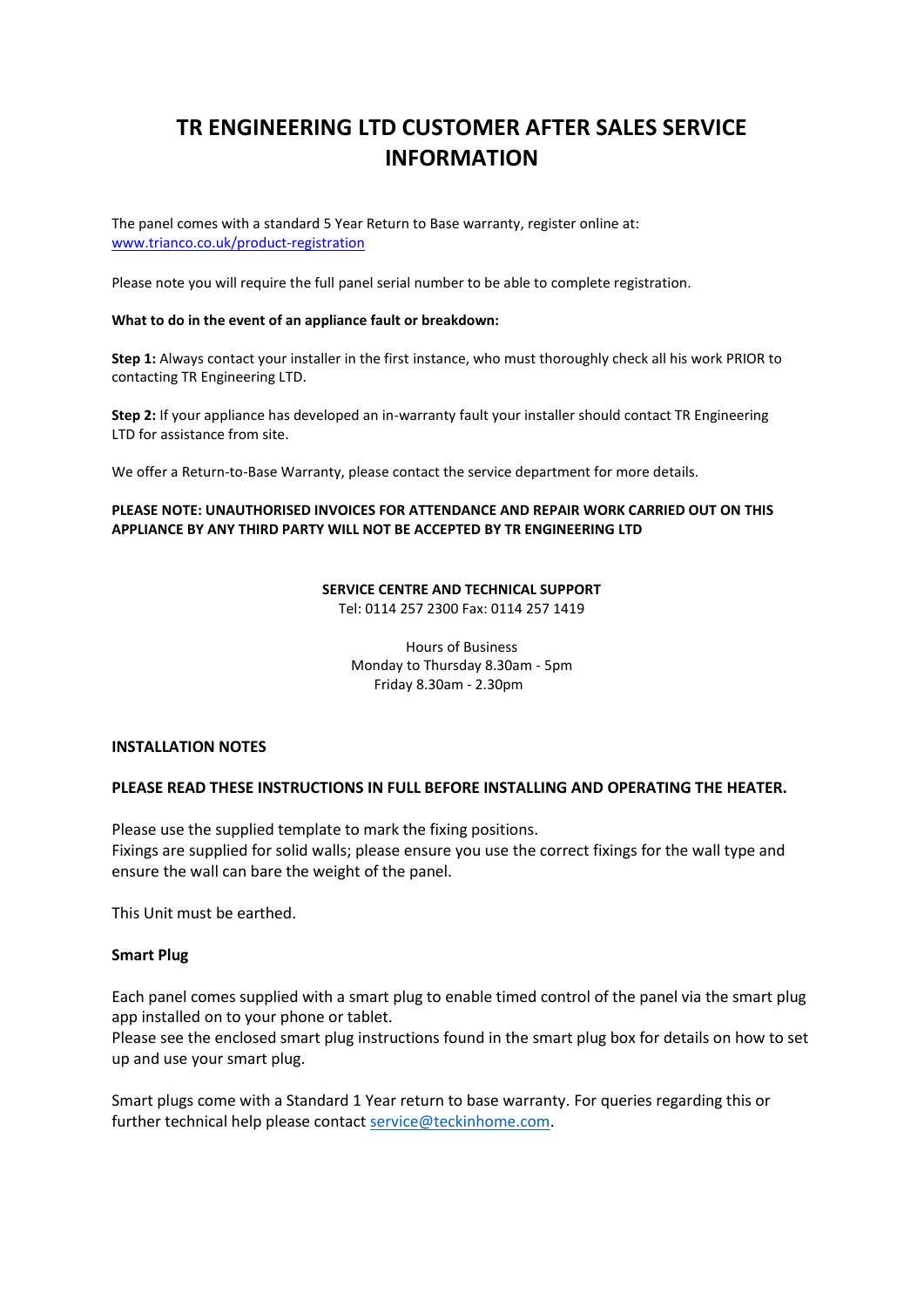### **Operation**

The two-channel microprocessor temperature controller designed to control the heater, ensures comfort, efficiency, and safety.

The heating is controlled by means of two temperature sensors:

One controls the room temperature.

The other sensor monitors the surface temperature of the heater.

Once the necessary temperature in the room is set, the controller will, depending on heat losses in the room, automatically adjust the temperature of the heater, as well as the load on the electricity grid (100% or 50% of capacity).

The heater works as required to maintain the required temperature in the room.



Room Temperature setting range.

+5 - + 35 ° C, step of 0,5 ° C.

Panel surface temperature range

#### **40 - 95° C (95 ° C).**

During normal operation the heater displays the room temperature.

The Heating indicator is on solid for 100% power and flashes when power is reduced to 50%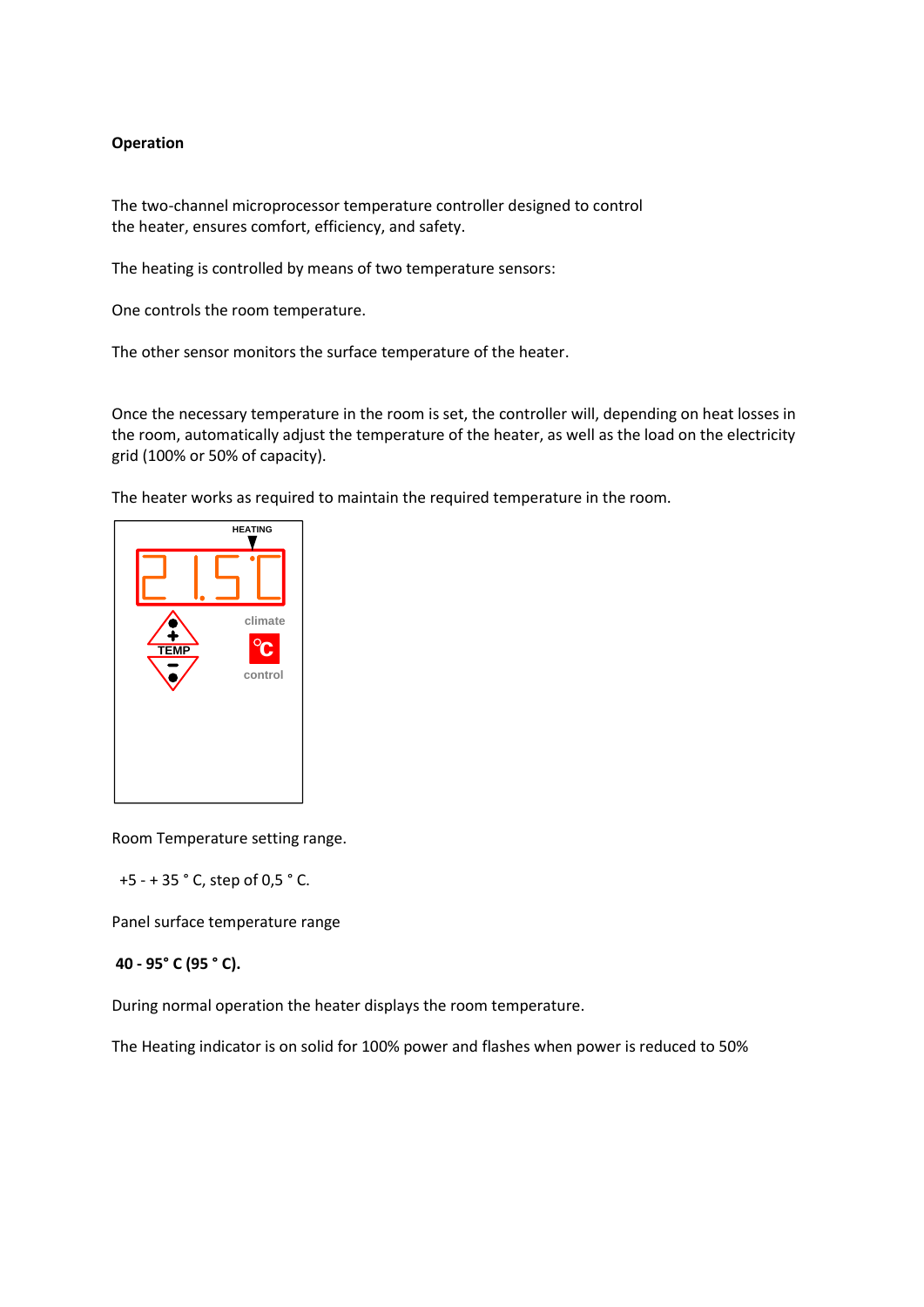#### **Setting the Room Temperature**

Press any button.

C (Comfort) Appears, and the display starts flashing.

Using + or – buttons adjust to desired temperature.

If the button is not pressed for more than 5 seconds, the display will exit the setting mode (the value stops flashing, and the new set temperature is stored).

## **Child Lock**

Turn on the heater to the mains while holding down the + button and hold it until "Loc" appears on the display. After this the heater will react only with a low beep when buttons are pressed. To unlock. Connect the heater to the mains while holding down the - button and hold it until "nLoc" appears on the display.

### **Turning Panel On/Off from the Display**

Simultaneously press and hold both buttons (more than 2 seconds) until the display shows "On" or "Off"

When the panel is turned off, LED brightness is lowered, and the display will show room temperature.

### **Viewing the surface temperature of the Panel heater.**

Briefly press both buttons.

The surface temperature of the heater will be displayed, and "P" will flash for five seconds. The display reverts to room temperature after 5 seconds.

Attention! If the surface temperature of the heater is shown continuously,

the room temperature sensor is not connected or damaged.

Irrespective of the room temperature the heater surface will be warmed continuously to the set value "P" (see below).

## **IMPORTANT**

#### **Setting the maximum surface temperature of the Panel heater.**

During normal operation the surface temperature of the heater is automatically set depending on heat losses in the room and can be between room temperature and the set maximum limit. **The limit is set at the factory to maximum (95 ° C)**, but you can set it lower (children's room, etc.). Keep in mind that the more you restrict the maximum panel surface temperature, the less area it will be able to warm up.

To set the limit temperature, press any button. The display will flash and show set air temperature. While the value is flashing, at the same time press and hold both buttons for at least 2 seconds. After the beep, panel surface set temperature is displayed and starts flashing. Press the + or buttons to alter the value of the surface temperature of the heater "P". Once set wait for 6 seconds to exit from the setting mode.